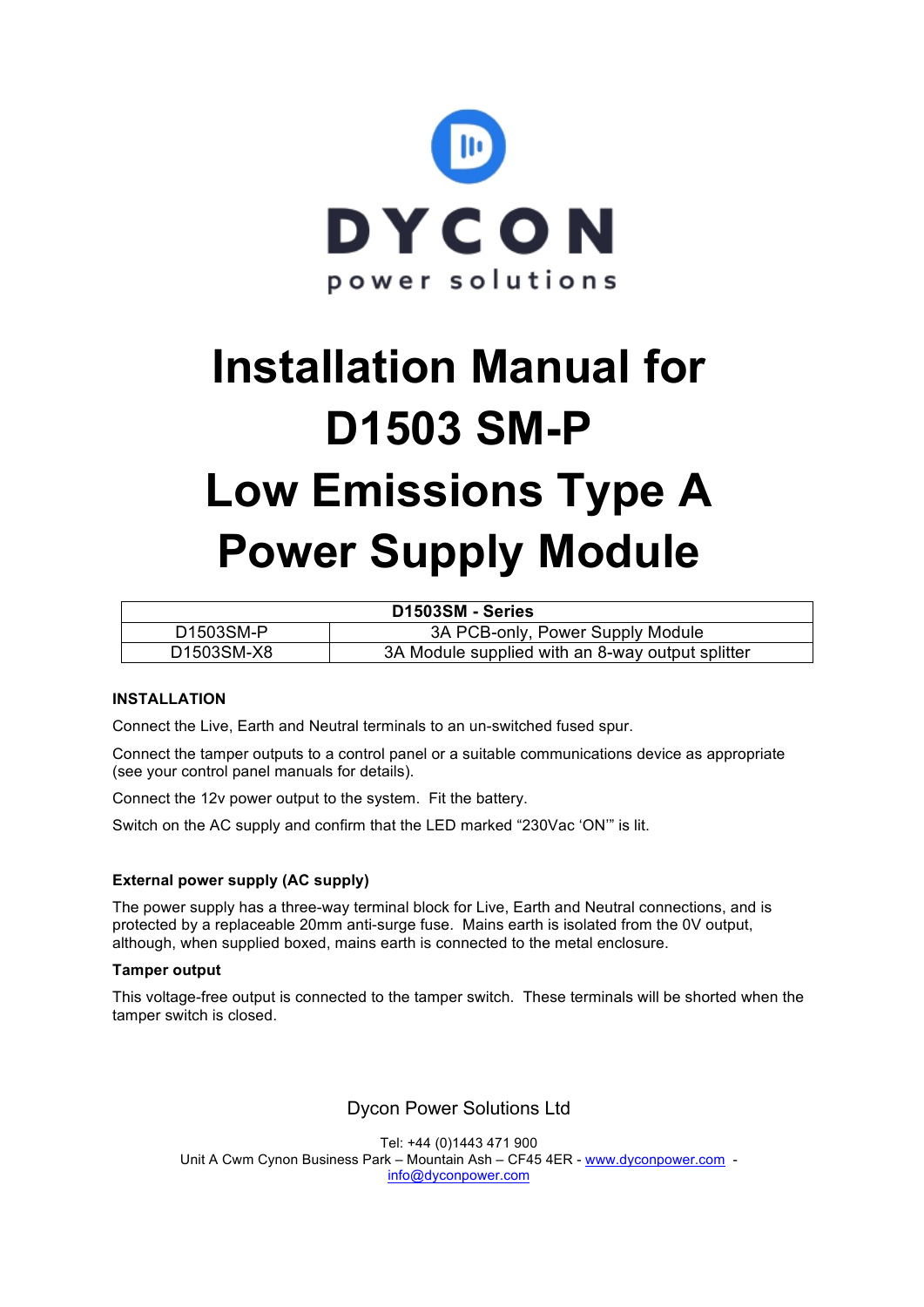D150XSM Series Installation Manual - D1503SM-INST /120617/v2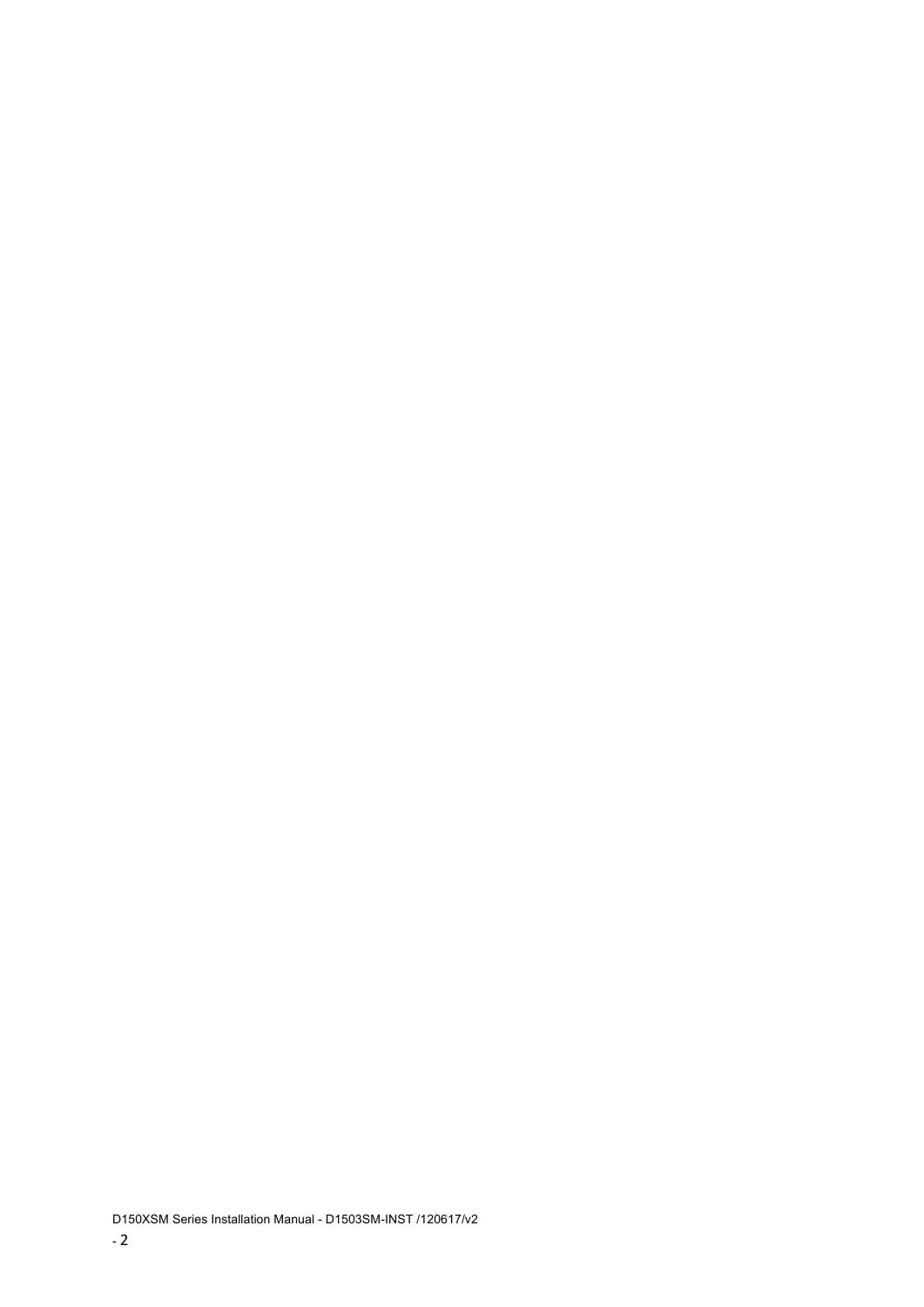#### **12V power output**

Terminal blocks are provided to connect to the system.

#### **Auxiliary power supply (batteries)**

This power supply has a 250mA constant-current battery charging output which is compatible with 7AH or 8AH Sealed Lead Acid or Gel batteries, these need to be connected to the "BATT" terminals.

If two batteries are used, they must be connected in parallel.

#### **Battery protection**

The batteries and electronic circuitry are protected against reverse polarity connection by a self resetting electronic fuse.

#### **Optional D15X8 output splitter**

An optional D15X8 is available and can be connected to any Dycon D1503SM ungraded power supply to provide up to 8 individually fused outputs. The D15X8 is supplied fitted with 8 fuses rated at ½ Amp, plus 2 fuses rated at 1 Amp in a spares bag. The installer may fit any combination of fuses, provided that the overall load does not exceed the 3 Amps provided by the power supply.

Example: a D1503SM could support outputs 1 to  $6 = \frac{1}{2}$  A (3A in total)

A red LED is provided for each output, which lights if the relevant fuse ruptures. In addition, a  $9<sup>th</sup>$ LED is provided which lights when the input voltage is present. A 2-way Molex connector is provided for an LED visible from outside the housing to indicate if ANY fuse fails.



#### **Maintenance**

This D1503SM-P unit is only to be used by qualified service personnel; there are no user serviceable parts other than the 230Vac input fuse. No maintenance is required other than routine periodic testing and replacement of the standby batteries. For further information on routine battery replacement, please contact your battery supplier or manufacturer.

#### **Specifications**

| Power supply                | Type A, ungraded, Environmental Class 2     |
|-----------------------------|---------------------------------------------|
| AC input voltage            | 230Vac +10% -15%, 50Hz ± 15%                |
| Output voltage              | 13.7Vdc nominal                             |
| Output ripple               | Less than 100mV (less than $0.7\%$ @ 13.7v) |
| Battery recharge time       | Less than 30 hours                          |
| Operating temperature range | -10°C to +40°C                              |